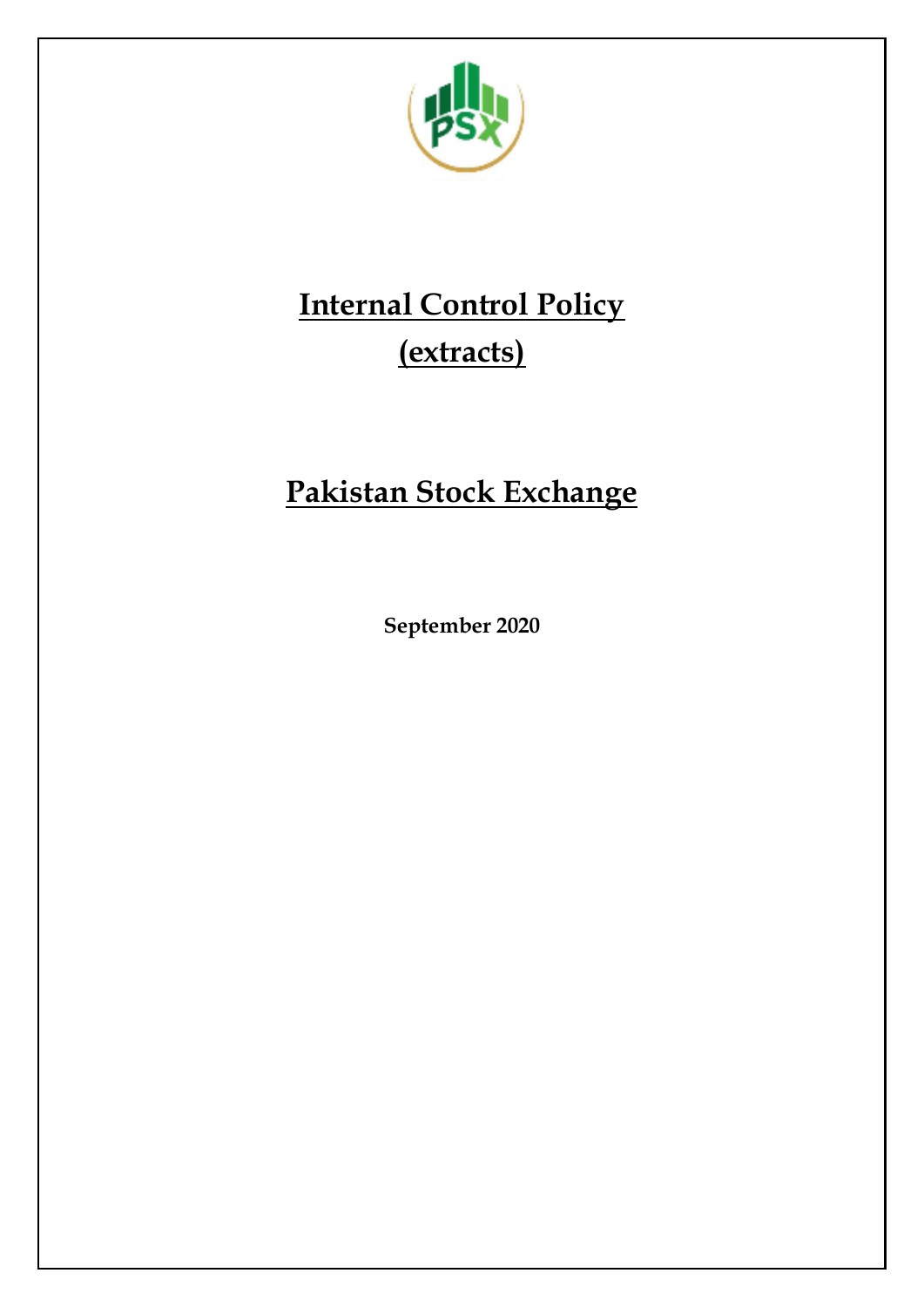# **1. INTRODUCTION**

Internal control is a process, effected by an entity's board of directors, management, and other personnel, designed to provide reasonable assurance regarding the achievement of objectives relating to operations, reporting, and compliance.

This definition emphasizes that internal control is:

- Geared to the achievement of objectives in one or more separate but overlapping categories—operations, reporting, and compliance.
- A process consisting of ongoing tasks and activities—a means to an end, not an end in itself.
- Effected by people—not merely about policy and procedure manuals, systems, and forms, but about people and the actions they take at every level of an organization to effect internal control.
- Able to provide reasonable assurance—but not absolute assurance, to an entity's senior management and board of directors.
- Adaptable to the entity structure—flexible in application for the entire entity or for a particular division, operating unit, or business process.

Effective internal control provides assurance that significant weaknesses in the design or operation of internal control that could adversely affect an entity's ability to meet its objectives, would be prevented or detected in a timely manner.

Internal Control affects every aspect of Pakistan Stock Exchange (PSX) operations. It assures that PSX functions efficiently and economically, satisfying the requirements of applicable laws, policies, rules and regulations. Management, Investors and other Stakeholders want to ensure that adequate controls exist to assure that functions and activities are administered in compliance with laws, rules and regulations.

The management of PSX has a fundamental responsibility to develop and maintain effective internal control. The proper implementation of the defined internal controls is an essential responsibility of the overall management. Programs must operate and resources must be used in consistent with the PSX's mission and in compliance with applicable laws and regulations to minimize regulatory violations, fraud, and mismanagement.

# **2. PURPOSE**

The purpose of this Internal Control Policy is to help management better control the organization and to provide board of directors with an added ability to oversee internal control. A system of internal control will allow management to stay focused on PSX's pursuit of its operations and financial performance goals, while operating within the confines of relevant laws and minimizing surprises along the way.

#### **3. LIMITATIONS OF INTERNAL CONTROLS**

An effective system of internal control provides reasonable assurance of achieving the entity's objectives, however inherent limitations do exist. Even an effective system of internal control can experience a failure. These limitations may result from the:

- Suitability of objectives established as a precondition to internal control
- Reality that human judgment in decision making can be faulty and subject to bias
- Breakdowns that can occur because of human failures such as errors
- Ability of management to override internal control
- Ability of management, other personnel, and/or third parties to circumvent controls through collusion
- External events beyond the organization's control

These limitations preclude the board and management from having absolute assurance of the achievement of PSX's objectives—that is, internal control provides reasonable but not absolute assurance.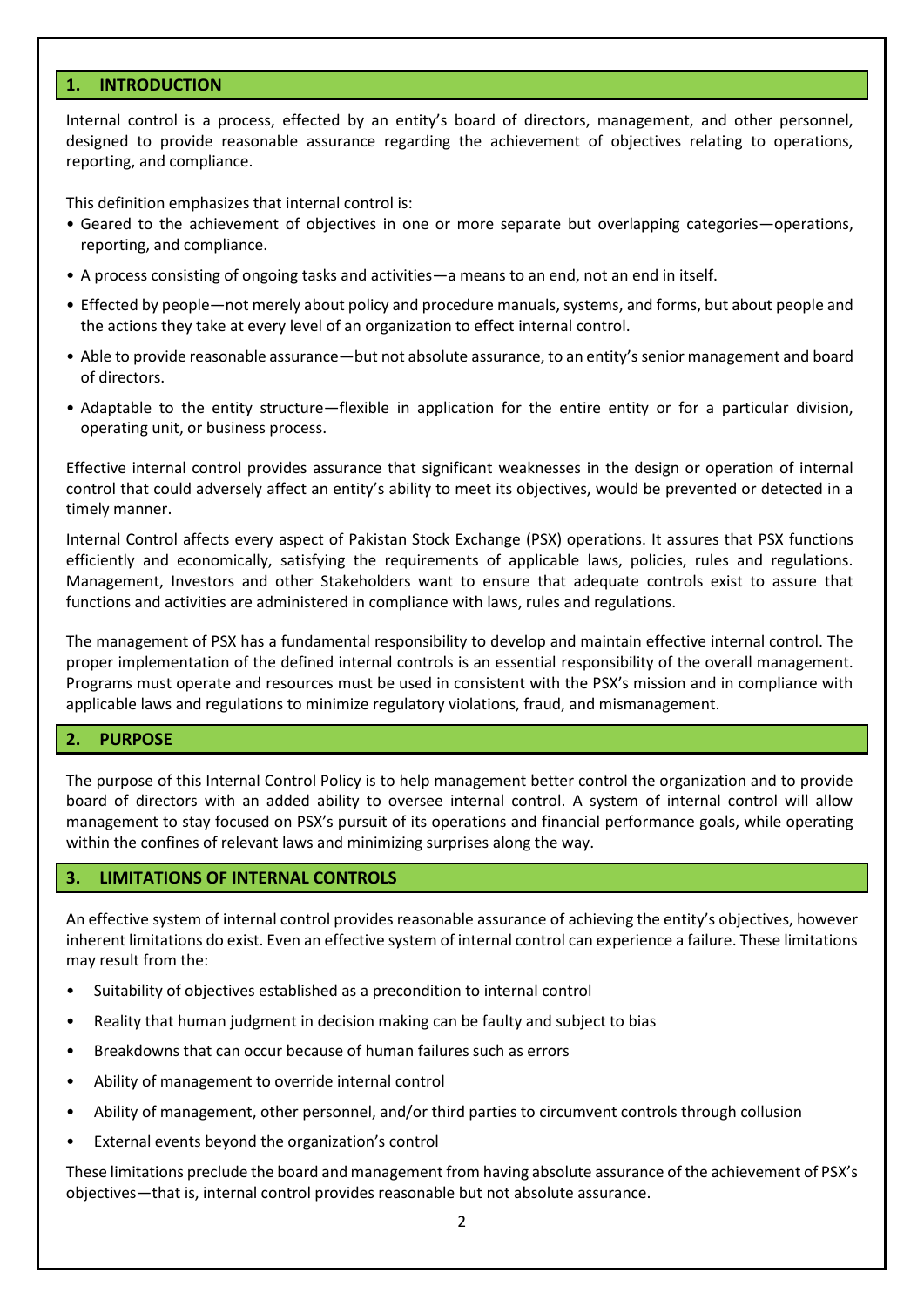### **4. INTERNAL CONTROL FRAMEWORK**

# **4.1 Introduction to Committee of sponsoring organizations of the treadway commission's (COSO) internal control – integrated framework**

The updated Internal Control – Integrated Framework (the framework) was published in 2013 by COSO which has become the most widely used internal control framework and has been adopted by numerous countries and businesses around the world. The Framework enables organizations to effectively and efficiently develop and maintain systems of internal control that can enhance the likelihood of achieving an entity's objectives related to operations, reporting, and compliance. The Framework is based on 5 components and 17 principles within these components for implementation of an effective system of internal control which provides reasonable assurance of achievement of an entity's objectives.

# **4.2 Objectives of internal control**

Internal controls are established to further strengthen and ensure:

- The reliability and integrity of information.
- Compliance with policies, plans, procedures, laws and regulations.
- The safeguarding of assets.
- The economical and efficient use of resources.
- The accomplishment of established objectives and goals for operations or programs.

The main objectives of the internal controls process can be categorized as follows:

- Operations Objectives
- Reporting Objectives
- Compliance Objectives

*Operations objectives* pertain to effectiveness and efficiency of the PSX's operations, including operational and financial performance goals, and safeguarding assets against loss.

*Reporting objectives* These pertain to internal and external financial and non-financial reporting which encompass reliable, timely, and transparent, or other terms as set forth by the regulator, standard setters, or the internal policies pf PSX.

*Compliance objectives* ensure that all activities of PSX complies with applicable laws and regulations, supervisory requirements, and the organization's policies and procedures. This objective must be met in order to protect PSX franchise and reputation.

In addition, the top management must evaluate and report on the control and financial systems that protect the integrity of the PSX's activities. Managers must carefully consider the appropriate balance between controls and risks in their programs and operations. Too many controls can result in an inefficient and ineffective management therefore management must ensure an appropriate balance between the strength of controls and the relative risks associated with particular programs and operations. The benefits of controls should outweigh the costs. PSX considers both qualitative and quantitative factors when analyzing costs against benefits.

# **4.3 Components and Principles of Internal Control**

The Framework sets out five components of internal control and seventeen principles representing the fundamental concepts associated with components.

# **4.3.1 CONTROL ENVIRONMENT**

The control environment is the set of standards, processes, and structures that provide the basis for carrying out internal controls across PSX. The board of directors of PSX has approved a number of policies to establish the tone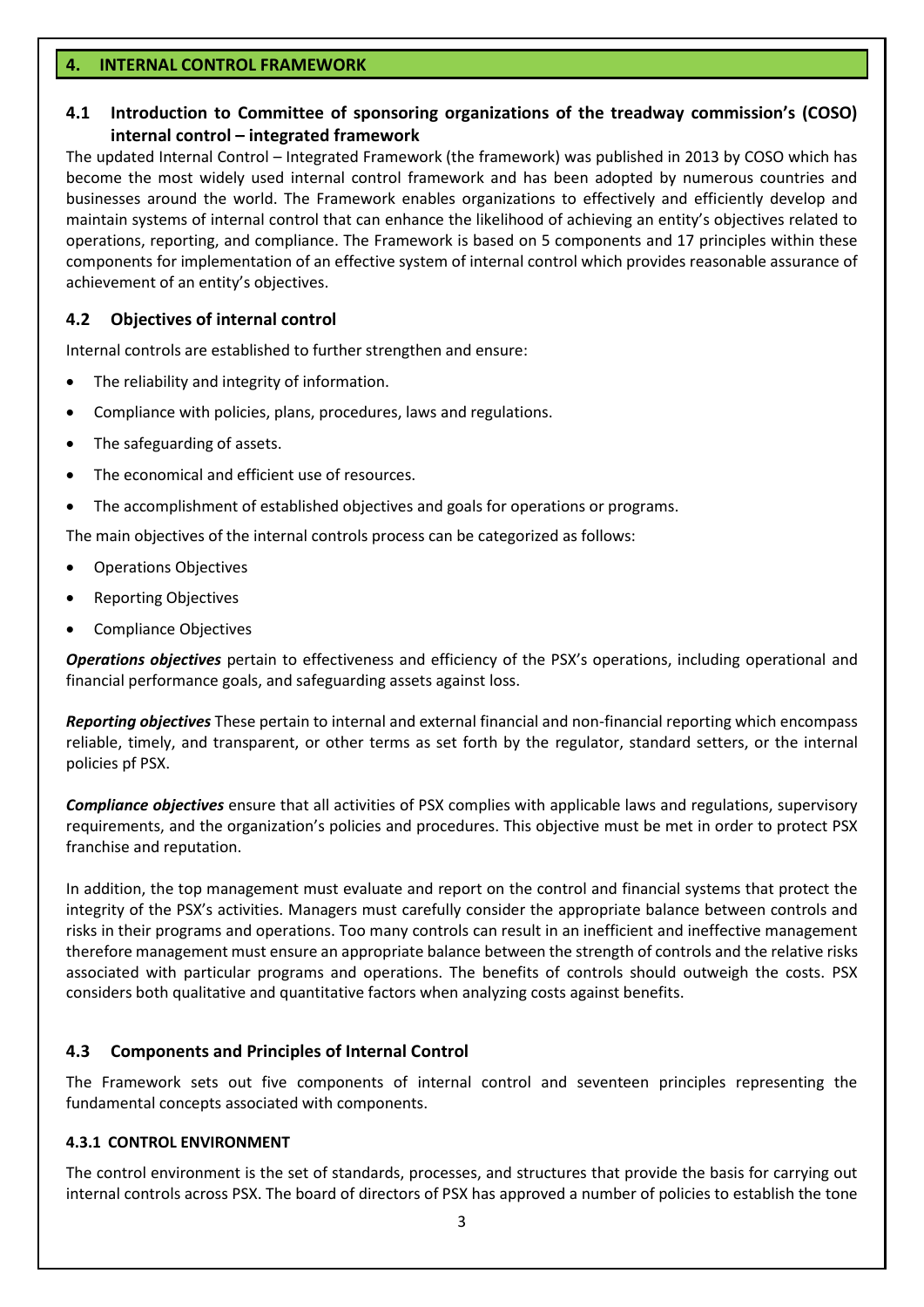at the top regarding the importance of internal control and expected standards of conduct. The implementation of this component will require PSX to apply the five principles relating to it which are as follows:

- i. PSX demonstrates a commitment to integrity and ethical values.
- ii. The board of directors of PSX demonstrates independence from management and exercises oversight of the development and performance of internal control.
- iii. Management establishes, with board oversight, structures, reporting lines, and appropriate authorities and responsibilities in the pursuit of objectives.
- iv. The organization demonstrates a commitment to attract, develop, and retain competent individuals in alignment with objectives.
- v. The organization holds individuals accountable for their internal control responsibilities in the pursuit of objectives.

#### **4.3.2 RISK ASSESSMENT**

Risk assessment is the identification and analysis of relevant risks to achievement of the objectives, forming a basis for determining how the risks should be managed i.e. risk evaluation.

Management must establish objectives prior to the identification of risks to their achievement and to take necessary actions to manage the risks.

By setting objectives, both at the entity and activity levels, prior to a risk assessment, PSX can determine the critical success factors; then determine the risks to the critical success factors.

A risk assessment usually includes:

- a) Estimating the significance of a risk
- b) Assessing the likelihood (or frequency) of the risk occurring
- c) Consideration of how the risk should be managed

Management should identify internal and external risks that may prevent PSX from meeting its objectives. When identifying risks, management should take into account relevant interactions within PSX as well as with outside it. Management should also consider previous findings; e.g., received from an auditor, from internal management reviews, or from noncompliance with laws and regulations, when identifying risks. Identified risks should then be analyzed for their potential effect or impact on PSX.

There are four principles relating to Risk Assessment which needs to be adhered to by PSX:

- i. PSX specifies objectives with sufficient clarity to enable the identification and assessment of risks relating to objectives.
- ii. PSX identifies risks to the achievement of its objectives across the entity and analyzes risks as a basis for determining how the risks should be managed.
- iii. PSX considers the potential for fraud in assessing risks to the achievement of objectives.
- iv. PSX identifies and assesses changes that could significantly impact the system of internal control.

#### **4.3.3 CONTROL ACTIVITIES**

Control activities are the actions established by policies and procedures to help ensure that management directives to mitigate risks to the achievement of objectives are carried out. Control activities are performed at all levels of the entity and at various stages within business processes, and over the technology environment.

Control activities include:

- Approvals
- Authorizations
- Verifications
- Reconciliations
- Supervisory controls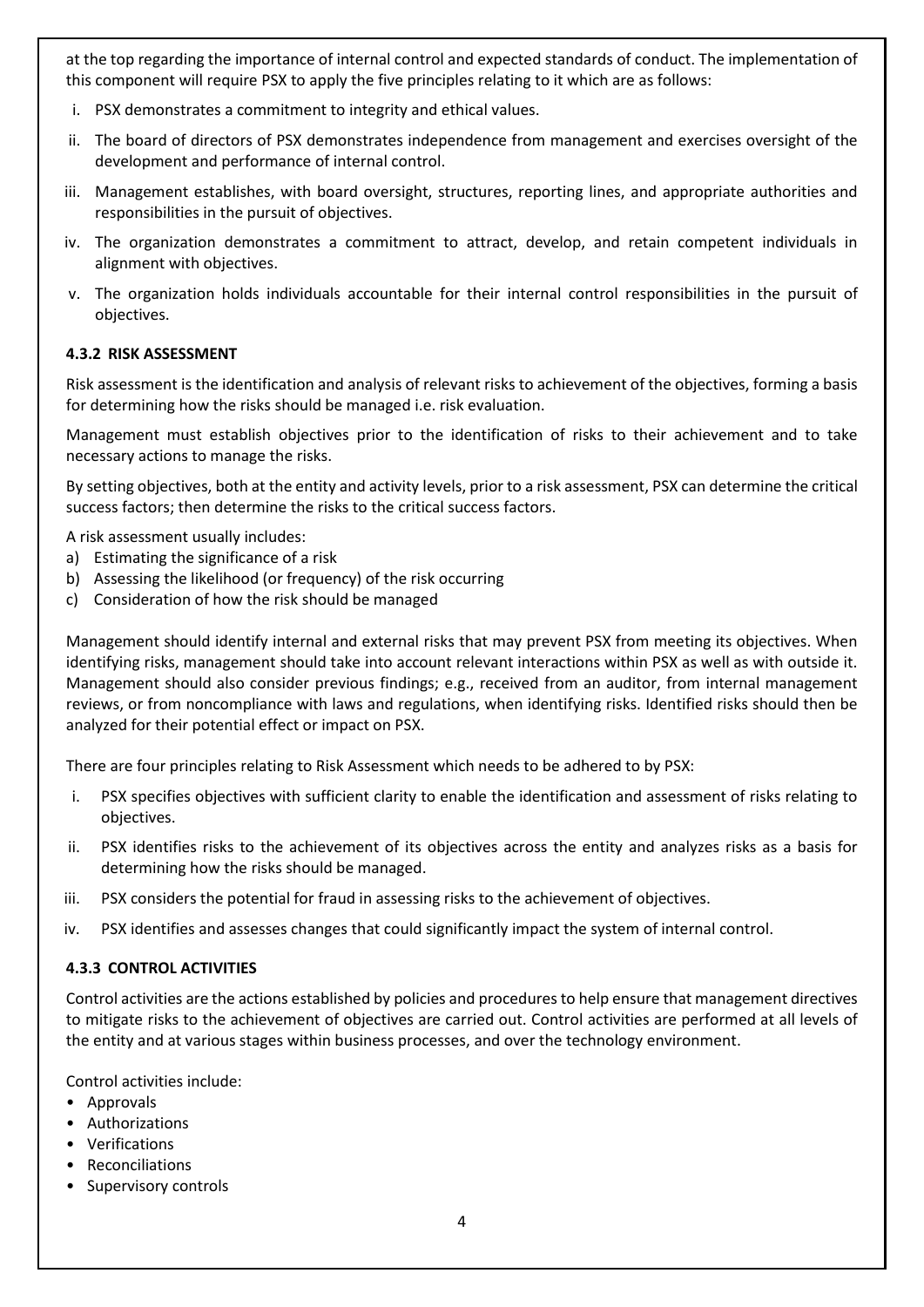- Security of assets
- Segregation of duties

Internal controls can be classified as either Preventive or Detective. Preventive controls focus on preventing errors or exceptions. Such preventive controls are standard policies and procedures, proper segregation of duties and authorization levels / approvals. Detective controls are designed to identify an error or exception after it has occurred. Such detective controls are exception reports, reconciliations and periodic audits.

Internal control also needs to be in place over information systems, i.e. general and application controls. General control applies to all information systems such as the mainframe, network, and end user environments, and includes the PSX-wide security program, managing control over data center operations, system software acquisition and maintenance. Application control is designed to ensure that transactions are properly authorized and processed accurately and that the data is valid and complete. Controls, such as edit checks, should be established at an application's interfaces to verify inputs and outputs. General and application control over information systems are interrelated to ensure complete and accurate information processing. Due to the rapid changes in information technology, controls must also adjust to remain effective.

There are three principles relating to Control Activities:

- i. The organization selects and develops control activities that contribute to the mitigation of risks to the achievement of objectives to acceptable levels.
- ii. The organization selects and develops general control activities over technology to support the achievement of objectives.
- iii. The organization deploys control activities through policies that establish what is expected and procedures that put policies into action.

# **4.3.4 INFORMATION AND COMMUNICATION**

Information is necessary for PSX to carry out internal control responsibilities in support of achievement of its objectives. Communication occurs both internally and externally and provides PSX with the information needed to carry out day-to-day controls. Communication enables personnel to understand internal control responsibilities and their importance to the achievement of objectives.

Information systems produces reports, containing strategic, operational, financial and compliance related information, that make it possible to run and control the business. Furthermore, Management information system (MIS) should provide information to the right people in sufficient detail and on time to enable them to carry out their responsibilities effectively and efficiently.

Adequacy of communication across PSX should be ensured through completeness and timeliness of information. Further, openness and effectiveness of channels with external parties and regulatory bodies should be established for communicating information. Pertinent information must be identified, captured and communicated in a form and timeframe that enables people to carry out their responsibilities.

There are three principles relating to Information and Communication:

- i. The organization obtains or generates and uses relevant, quality information to support the functioning of internal control.
- ii. The organization internally communicates information, including objectives and responsibilities for internal control, necessary to support the functioning of internal control.
- iii. The organization communicates with external parties regarding matters affecting the functioning of internal control.

#### **4.3.5 MONITORING**

Ongoing evaluations, separate evaluations, or some combination of the two are used to ascertain whether each of the five components of internal control, including controls to effect the principles within each component, is